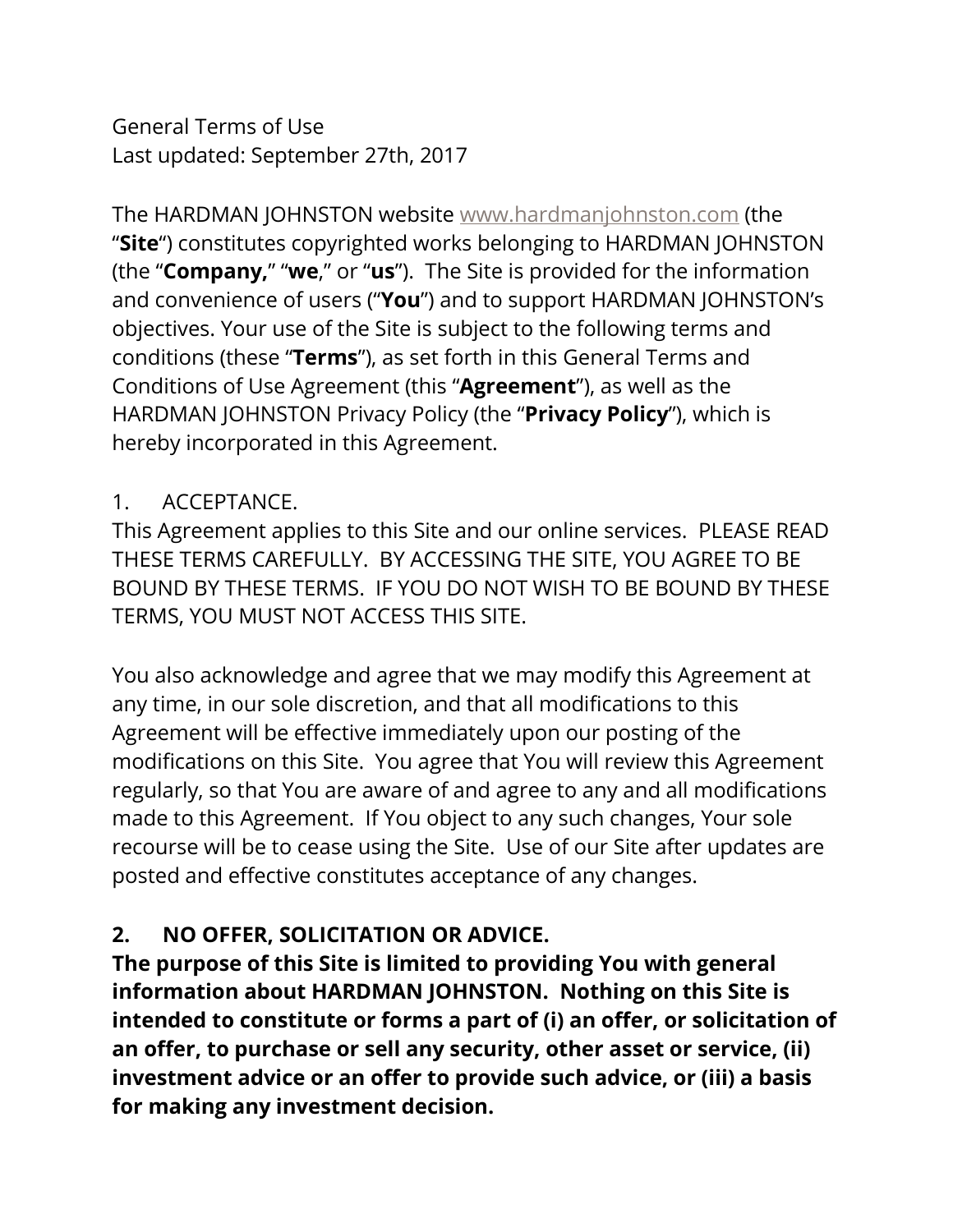## **3. ACCESS RIGHTS.**

We hereby grant to You a limited, non-exclusive, non-transferable license to access the Site solely for internal business purposes and personal use only as permitted under this Agreement ("**Access Rights**"). You understand and acknowledge that the Site are the property of HARDMAN JOHNSTON, and You may not prepare derivative works of, modify, distribute, sell, lease, rent, sublicense, assign, export, or transfer in any other manner the Site, or any underlying software, technology, or other information, including any printed materials of the same, unless expressly authorized hereunder.

## **4. YOUR RESPONSIBILITIES AND ACCEPTABLE USE OF THE SITE.**

Use of HARDMAN JOHNSTON's Site for any illegal purpose is strictly prohibited and a violation of these Terms.

You agree not to access the Site for any purposes other than for which the Site is being provided to You. Use of the Site requires that You comply with further acceptable use policies we may establish from time to time.

## **5. MODIFICATIONS TO THE SITE.**

The content on the Site may not necessarily be complete or up-to-date, and we reserve the right to modify or discontinue the Site or services with or without notice to You. We will not be liable to You or any third party should we exercise our right to modify or discontinue the Site. If You object to any such changes, Your sole recourse will be to cease accessing the Site.

## **6. PRIVACY.**

Any information we collect on the Site will be treated in accordance with our Privacy Policy, located at [www.hardmanjohnston.com](http://www.[address].com/) and incorporated by this reference into this Agreement. If You use the Site, You accept the terms and conditions of our Privacy Policy, and consent to all actions we take with respect to your information consistent with our Privacy Policy. If You do not agree to have Your information used in any of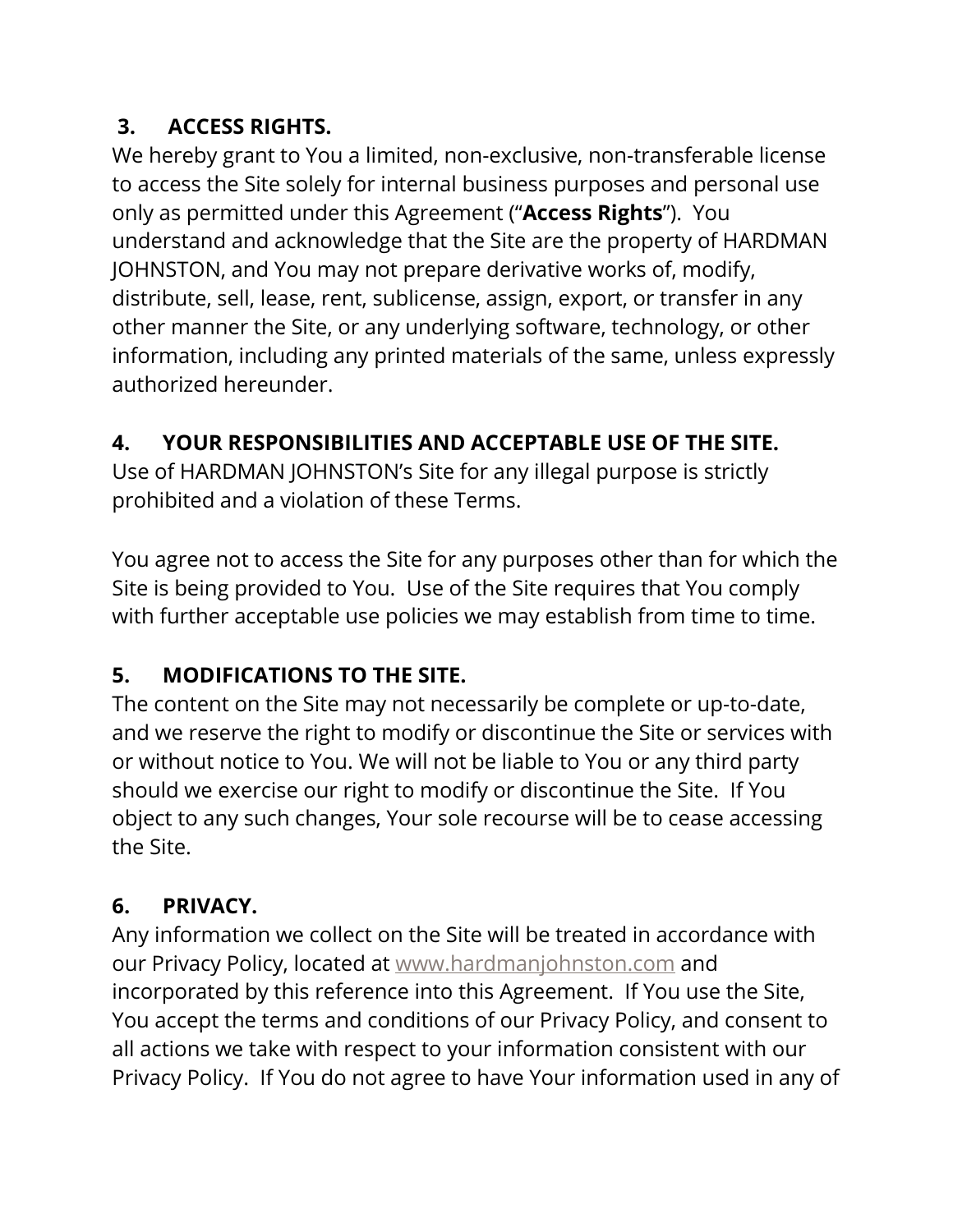the ways described in the Privacy Policy, You must discontinue use of the Site.

## **7. INFORMATION ON OUR SITE.**

Although we make reasonable efforts to update the information on our site, we make no representations, warranties, or guarantees, whether express or implied, that any information or other content of the Site are accurate, complete, reliable, updated, current, or error-free. Any reliance You place on such information and other content is strictly at Your own risk. Despite our efforts, it is possible that information on our Site may be inaccurate. If HARDMAN JOHNSTON determines that information on our Site is inaccurate, HARDMAN JOHNSTON reserves the right to take any action it deems reasonable and necessary, in its sole discretion, to rectify the error. You agree to notify HARDMAN JOHNSTON immediately if You become aware of any errors or inconsistencies with any transactions You undertake through the Site and comply with any corrective action taken by HARDMAN JOHNSTON.

## **8. COPYRIGHTS; RESTRICTIONS ON USE.**

HARDMAN JOHNSTON strives to ensure that the information contained in this web site is accurate and reliable. The entire content of the www.hardmanjohnston.com is ©2017 by HARDMAN JOHNSTON. None of our content may be copied, modified, reproduced, republished, posted, transmitted, sold, offered for sale, or redistributed in any way without our prior written permission and the prior written permission of our applicable licensors. Nothing in these Terms grants You any right to receive delivery of a copy of or obtain access to our content, except as generally and ordinarily permitted through the Site according to this Agreement. Notwithstanding the foregoing, You may download or print single copies of Materials for Your personal, non-commercial use only, provided You keep intact all copyright and other proprietary notices.

If You have copyright concerns about any Materials or other content posted on the Site, please let us know. We comply with the provisions of the Digital Millennium Copyright Act that apply to us. If You have any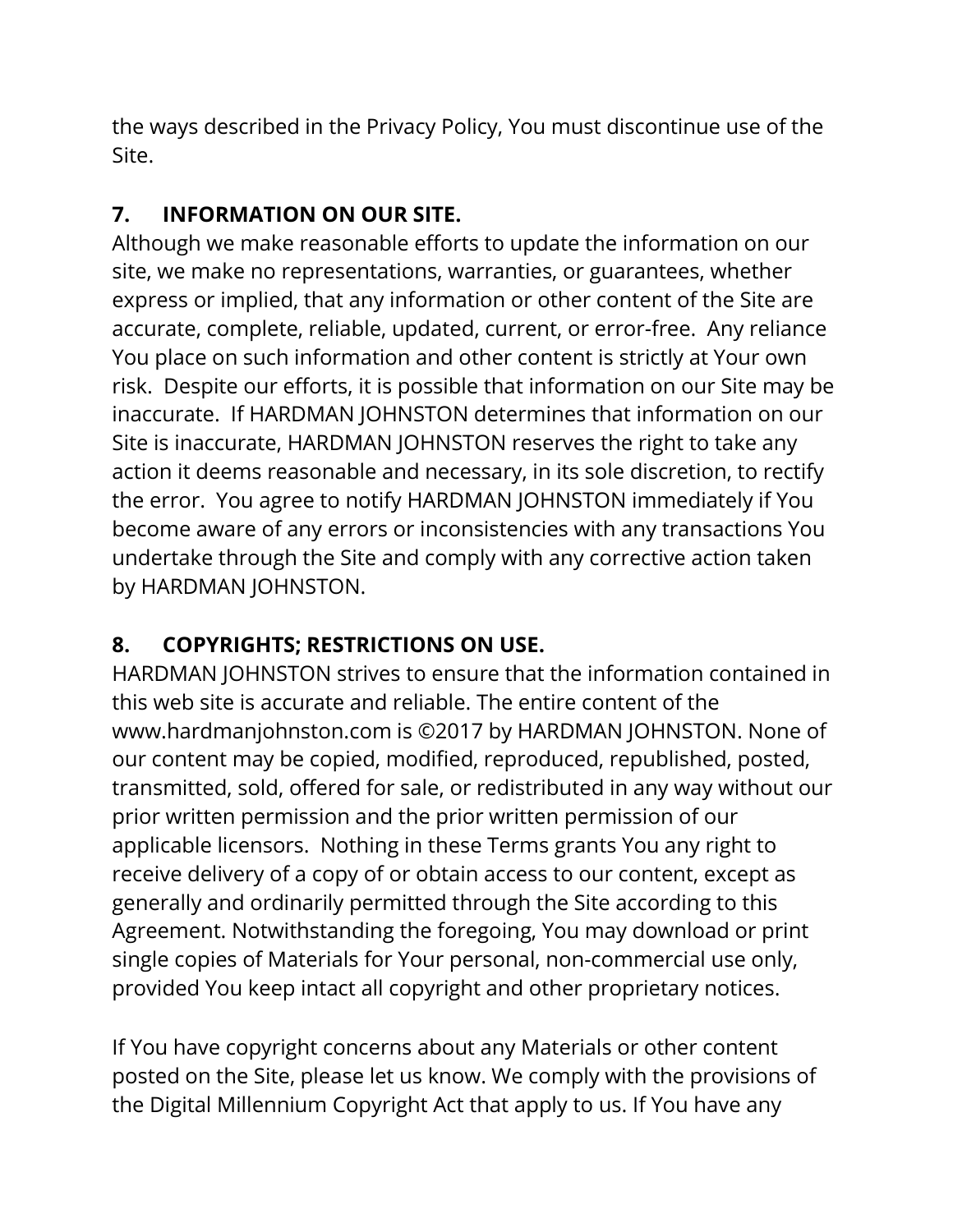complaints or objections to content posted on the Site, please contact our Designated Agent at the Contact Information provided herein.

#### **9. DISCLAIMER OF WARRANTIES.**

YOU EXPRESSLY AGREE THAT USE OF THE SITE IS AT YOUR SOLE RISK. THE SITE IS PROVIDED ON AN AS-IS AND AS-AVAILABLE BASIS. WHILE WE ATTEMPT TO INCLUDE ACCURATE AND UP TO DATE MATERIALS AND TO IDENTIFY VIRUSES THAT MAY BE PLACED ON THE WEBSITE BY THIRD PARTIES, TO THE MAXIMUM EXTENT PERMITTED BY APPLICABLE LAW, HARDMAN JOHNSTON EXPRESSLY DISCLAIMS ALL WARRANTIES OF ANY KIND, WHETHER EXPRESS OR IMPLIED, INCLUDING, BUT NOT LIMITED TO, ANY WARRANTIES OF MERCHANTABILITY, FITNESS FOR A PARTICULAR USE OR PURPOSE, NON-INFRINGEMENT, TITLE, OPERABILITY, CONDITION, QUIET ENJOYMENT, VALUE, SECURITY, RELIABILITY, ACCURACY OF DATA AND SYSTEM INTEGRATION. HARDMAN JOHNSTON MAKES NO WARRANTY THAT THE SITE WILL MEET YOUR REQUIREMENTS, OR THAT THE SITE WILL BE ACCURATE, RELIABLE, CORRECT, USEFUL, TIMELY, UNINTERRUPTED, SECURE, DEFECT-FREE, OR ERROR-FREE (INCLUDING, WITHOUT LIMITATION, FREE FROM VIRUSES, WORMS, TROJANS, OTHER MALICIOUS CODE, OR OTHER HARMFUL COMPONENTS); NOR DOES HARDMAN JOHNSTON MAKE ANY WARRANTY AS TO THE RESULTS THAT MAY BE OBTAINED FROM THE USE OF THE SITE, OR THAT DEFECTS IN THE SITE WILL BE CORRECTED. YOU UNDERSTAND AND AGREE THAT ANY MATERIAL DOWNLOADED OR OTHERWISE OBTAINED THROUGH THE USE OF THE SITE IS DONE AT YOUR OWN DISCRETION AND RISK AND THAT YOU WILL BE SOLELY RESPONSIBLE FOR ANY DAMAGE TO YOUR COMPUTER SERVICES OR LOSS OF DATA THAT RESULTS FROM THE DOWNLOAD OF SUCH MATERIAL AND/OR INFORMATION. NO ADVICE OR INFORMATION, WHETHER ORAL OR WRITTEN, OBTAINED BY YOU FROM HARDMAN JOHNSTON OR THROUGH THE SITE WILL CREATE ANY WARRANTY NOT EXPRESSLY MADE HEREIN. IN JURISDICTIONS NOT ALLOWING THE EXCLUSION OR LIMITATION OF CERTAIN WARRANTIES, OUR AND OUR SUBSIDIARIES, AFFILIATES, LICENSORS, AND SUPPLIERS LIABILITY WILL BE LIMITED TO THE MAXIMUM EXTENT PERMITTED BY LAW.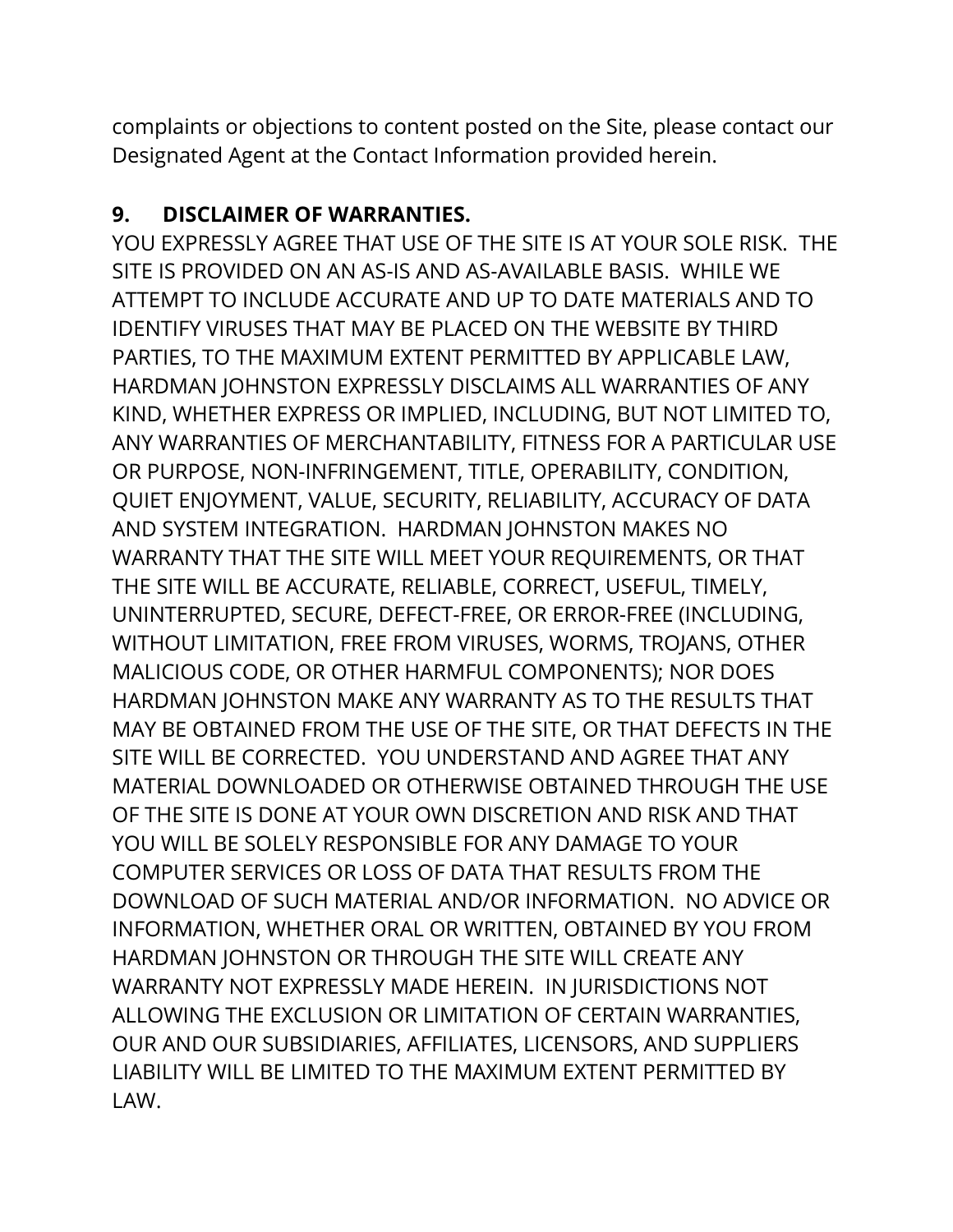#### **10. LIMITATION OF LIABILITY.**

YOU ACKNOWLEDGE AND AGREE THAT TO THE EXTENT PERMITTED BY LAW IN NO EVENT WILL HARDMAN JOHNSTON OR ITS OFFICERS, EMPLOYEES, DIRECTORS, PARENTS, SUBSIDIARIES, AFFILIATES, AGENTS, LICENSORS, AND/OR SUPPLIERS BE LIABLE FOR ANY INDIRECT, INCIDENTAL, SPECIAL, CONSEQUENTIAL, EXEMPLARY, PUNITIVE, OR OTHER DAMAGES, INCLUDING, BUT NOT LIMITED TO, DAMAGES FOR LOSS OF REVENUES, PROFITS, GOODWILL, USE, DATA, OR OTHER INTANGIBLE LOSSES (EVEN IF SUCH PARTIES WERE ADVISED OF, KNEW OF OR SHOULD HAVE KNOWN OF THE POSSIBILITY OF SUCH DAMAGES, AND NOTWITHSTANDING THE FAILURE OF ESSENTIAL PURPOSE OF ANY LIMITED REMEDY), ARISING OUT OF OR RELATED TO YOUR USE OF THE SITE, REGARDLESS OF WHETHER SUCH DAMAGES ARE BASED ON CONTRACT, TORT (INCLUDING NEGLIGENCE AND STRICT LIABILITY), WARRANTY, STATUTE, OR OTHERWISE AND EVEN IF WE AND/OR OUR SUBSIDIARIES, AFFILIATES, LICENSORS, AND/OR SUPPLIERS HAS OR HAVE BEEN ADVISED OF THE POSSIBILITY OF DAMAGES. IF YOU ARE DISSATISFIED WITH ANY PORTION OF THIS SITE, YOUR SOLE AND EXCLUSIVE REMEDY IS TO DISCONTINUE USE OF THE SITE. THE AGGREGATE LIABILITY OF HARDMAN JOHNSTON TO YOU FOR ALL CLAIMS ARISING FROM OR RELATED TO THE SITE OR THE SERVICES IS LIMITED TO THE LESSER OF (I) THE AMOUNT OF FEES ACTUALLY PAID BY YOU FOR USE OF THE SITE OR (II) ONE HUNDRED DOLLARS (U.S. \$100.00). Some jurisdictions do not allow the exclusion of certain warranties or the limitation or exclusion of liability for incidental or consequential damages. Accordingly, some of the above limitations and disclaimers may not apply to You. To the extent that we may not, as a matter of applicable law, disclaim any implied warranty or limit our liabilities, the scope and duration of such warranty and the extent of our liability will be the minimum permitted under such applicable law.

#### **11. INDEMNIFICATION.**

To the extent permitted by law, You agree to indemnify, defend and hold harmless HARDMAN JOHNSTON, its parents, subsidiaries, affiliates, officers, directors, licensors, co-branders, suppliers, and other partners,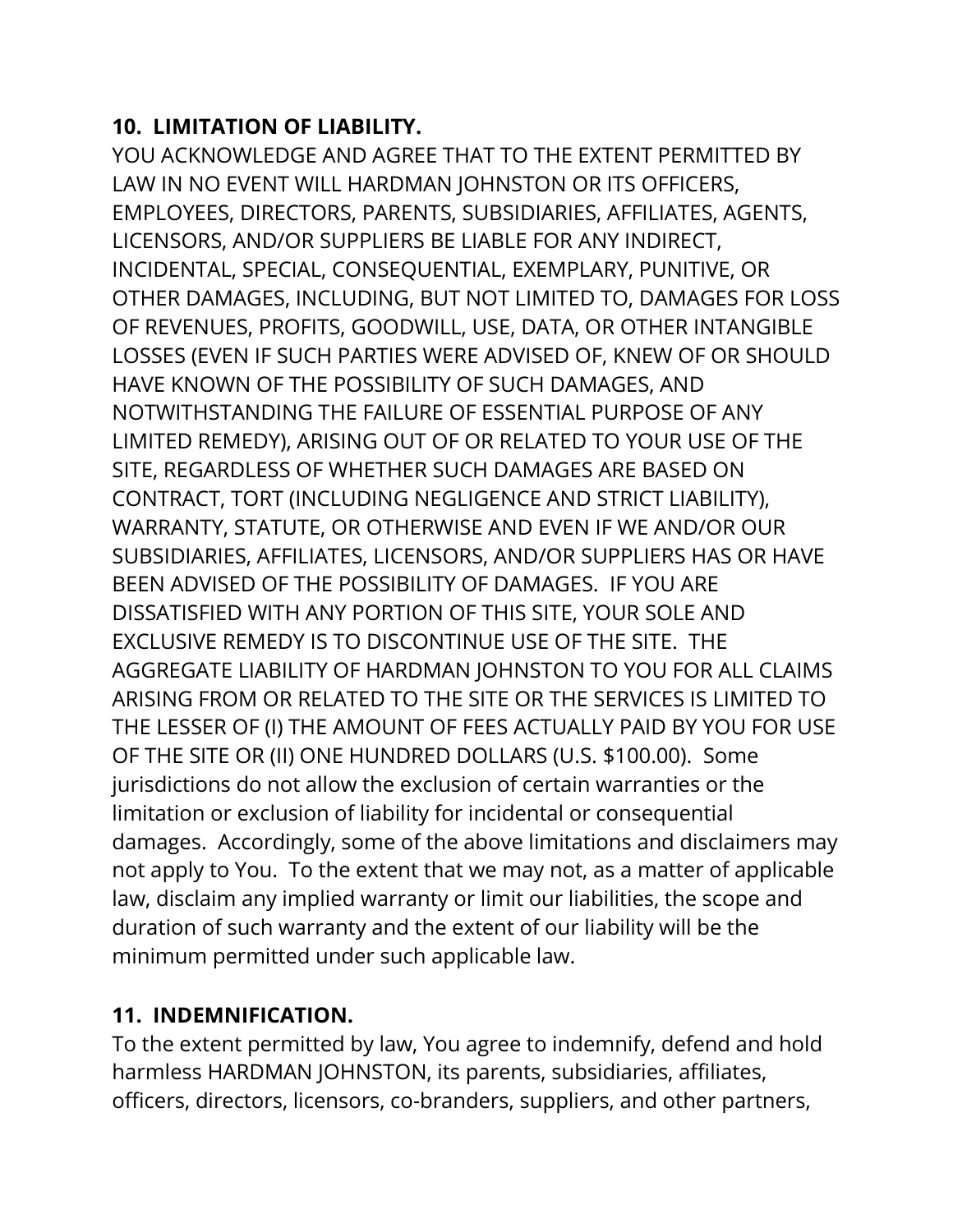employees, consultants and agents, together with all of their respective officers, directors, employees and consultants, from and against any and all claims, liabilities, damages, losses, costs, expenses, fees (including reasonable attorneys' fees and court costs) that such parties may incur as a result of or arising from (a) any information You submit, post, or transmit through the Site, (b) Your use of the Site, (c) Your violation of this Agreement, (d) Your violation of any rights of any other person or entity or (e) any viruses, Trojan horses, worms, time bombs, cancelbots, or other similar harmful or deleterious programming routines input by You into the Site. We reserve the right to exclusively defend and control any such indemnification matters; and that you will fully cooperate with us in any such defense.

#### **12. MISCELLANEOUS.**

Unless otherwise set forth in a product or services delivery agreement between You and HARDMAN JOHNSTON, this Agreement and our Privacy Policy constitute the entire and exclusive and final statement of the agreement between You and us with respect to the subject matter hereof, and governs Your access to and use of the Site, superseding any prior agreements or negotiations between You and us, both written and oral, with respect to the subject matter hereof. All matters relating to the Site, this Agreement, the relationship between You and HARDMAN JOHNSTON, or any dispute or claim arising therefrom or related thereto (including non-contractual disputes or claims) will be governed by the laws of the **State of Connecticut** , without giving effect to any choice of laws or principles that would require the application of the laws of a different country or state. Any legal action, suit, or proceeding arising out of or relating to this Agreement, or Your use of, the Site must be instituted exclusively in the federal or state courts located in the **State of Connecticut** and in no other jurisdiction. You further consent to exclusive personal jurisdiction and venue in, and agree to service of process issued or authorized by, any such court, and irrevocably waive any jurisdictional, venue, or inconvenient forum objections to such court provided, however, that if You reside outside of the United States in a country requiring that a consumer contract be litigated in that country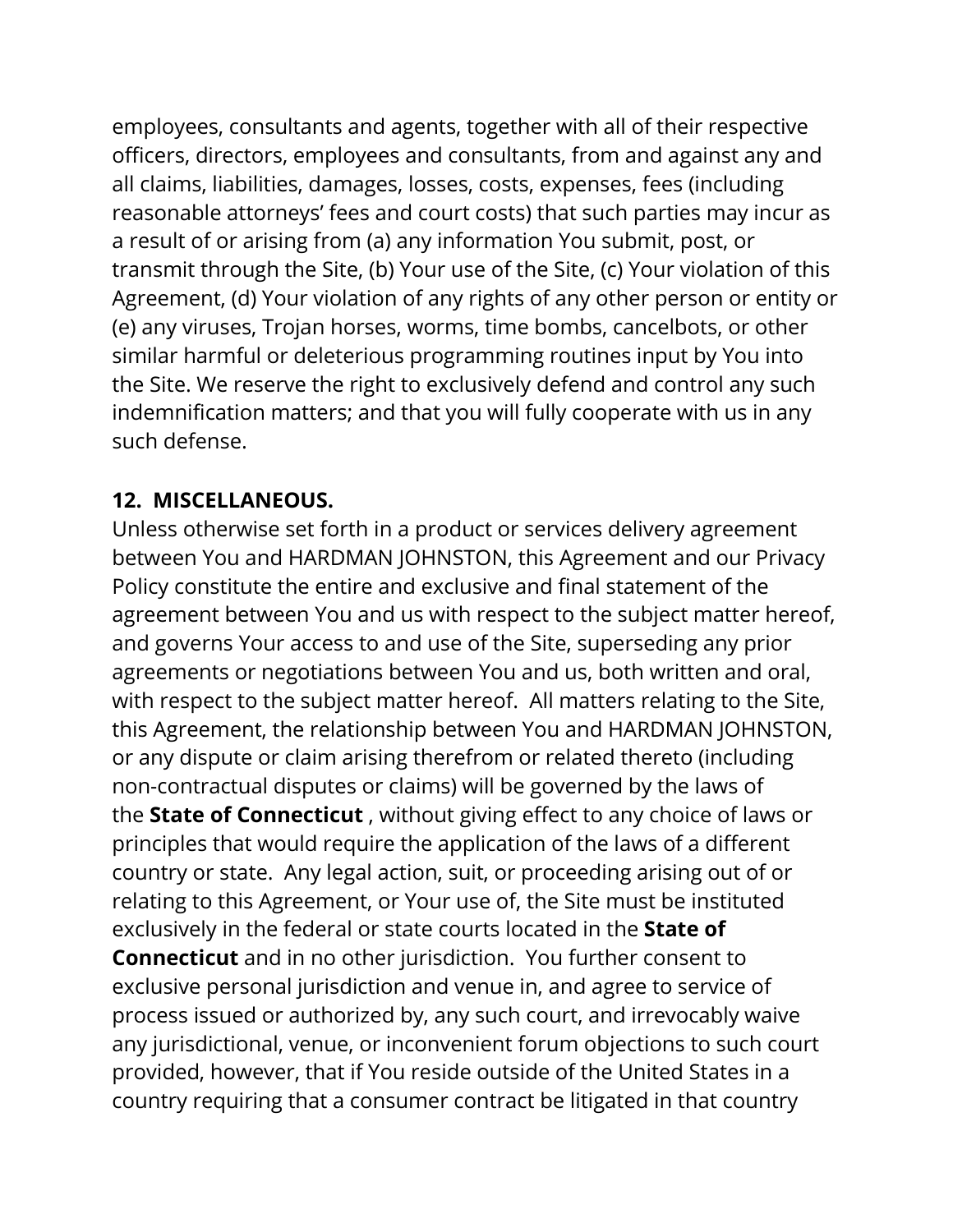and/or pursuant to that country's national law, that country's courts may have jurisdiction and its law may apply.

Our failure to exercise or enforce any right or provision of this Agreement will not constitute a waiver of such right or provision. If any provision of this Agreement is found by a court of competent jurisdiction to be invalid, the parties nevertheless agree that the court should endeavor to give effect to the parties' intentions as reflected in the provision, and that the other provisions of these Terms remain in full force and effect. You agree that regardless of any statute or law to the contrary, any claim or cause of action arising out of or related to Your use of the Site or this Agreement must be filed within one (1) year after such claim or cause of action arose or be forever barred. The section titles in this Agreement are for convenience only and have no legal or contractual effect. You and we are acting as independent contractors, and nothing in this Agreement creates an agency or partnership. You may not assign Your rights under this Agreement without our prior written consent, and any attempted assignment will be null and void.

This Agreement may not be modified, in whole or in part, except by us and as otherwise might be specifically described elsewhere in this Agreement; and anything contained on or provided through this site that is inconsistent with or conflicts with the terms of this Agreement is superseded by the terms of this Agreement.

#### **13. SURVIVAL.**

All limitations on liability explicitly set forth herein, will survive the expiration or earlier termination of this Agreement for any reason. Our (and our licensors') proprietary rights (including any and all intellectual property rights) in and to our technology and content and the Site will survive the expiration or earlier termination of this Agreement for any reason.

### **14. CONTACT INFORMATION.**